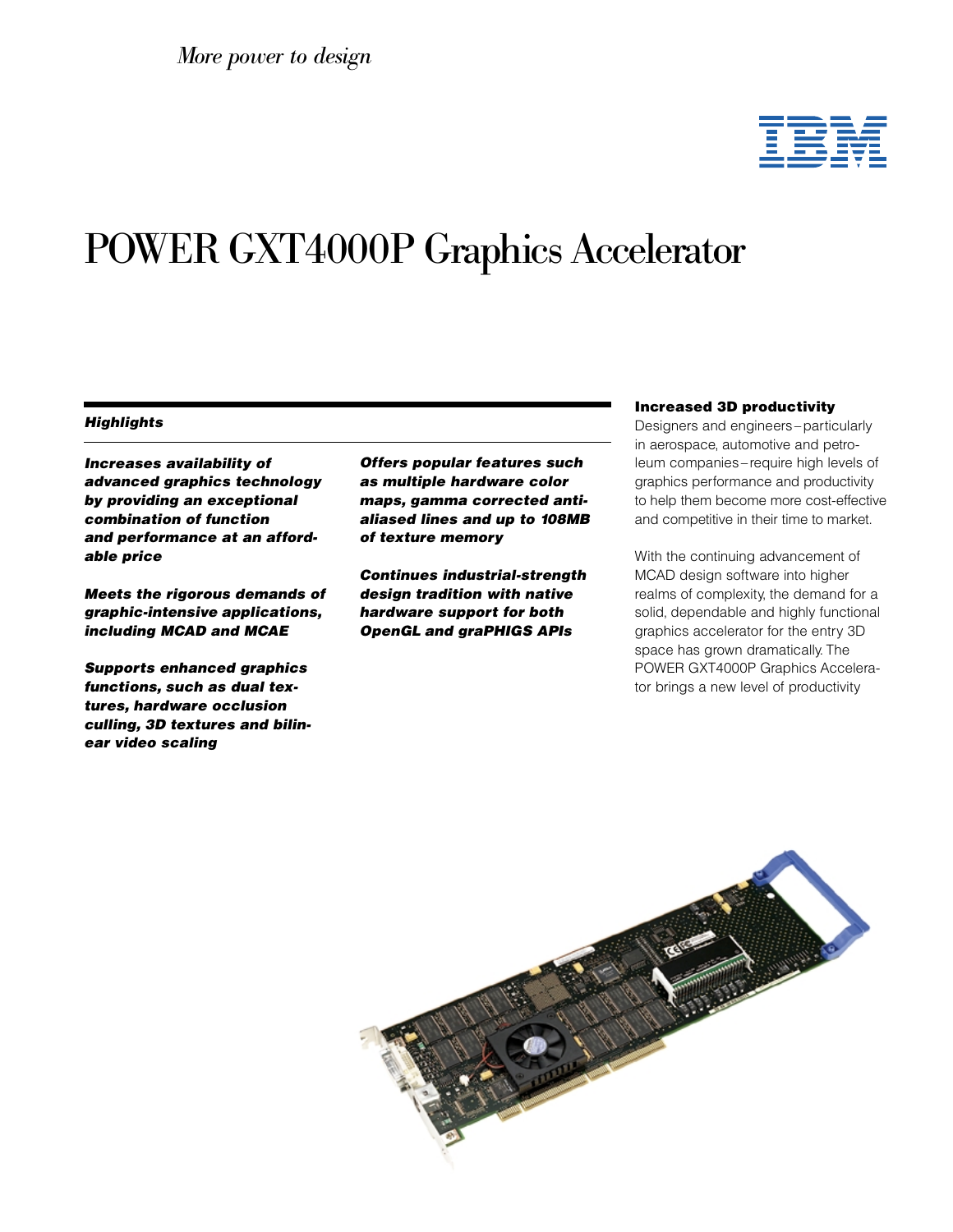to IBM UNIX® workstation users with advanced functionality and enhanced performance at an affordable price.

The GXT4000P meets the needs of the value-oriented, mission-critical and intensive 3D workstation user. It is designed to support the large models that are often encountered in the most demanding application areas, such as MCAD, MCAE and petroleum.

# Advanced graphics functions

The GXT4000P is implemented with innovative, advanced technology. A portion of the graphics pipeline is implemented in software, running on one or more RS/6000® workstation processors, and using the advanced capabilities of the POWER3-II copper-based architecture to manipulate geometry data. An IBM-designed ASIC, a single-chip raster engine, defines the pixel image using texture maps, alpha buffers, overlays, stencils, color maps and anti-aliasing.

The PCI interface of the chip accepts stream graphics commands and passes them to the on-chip setup block. The setup circuits calculate values for interpolating lines, smooth shaded polygons and texture maps.

An interface to the lightning-fast, doubledata-rate SDRAM video memory residing on the adapter provides access to the unified frame buffer, which includes texture memory. From the setup block, the graphics elements are passed to the rasterizer section for text, line and polygon interpolation, blending, shading and texturing. The result is a dazzling display of application data on displays with up to 1920 x 1200 pixels.

# Reduced complexity

The hardware design of the GXT4000P provides native support for the primitives required by both the OpenGL application programming interface (API) and the IBM graPHIGS implementation of the PHIGS API.

This means that regardless of the API chosen by the software developers to implement the graphics calls of a given application, native hardware support is available to implement the subroutine calls without any cumbersome translation libraries or software workarounds.

Examples of specific API-oriented hardware include capabilities such as 3D textures and display list processing for OpenGL 1.2 and scissoring and multiple color tables for graPHIGS.

### New level of interactivity

When configured as a part of a 64-bit RS/6000 44P Model 170 workstation, the GXT4000P delivers the enhanced performance and advanced functions required by most designers and engineers. The combination of the GXT4000P and the 64-bit RS/6000 44P Model 270 workstation, which supports a one- to four-way symmetric multiprocessor (SMP) design, creates an attractive analysis workstation with the memory bandwidth and floating-point performance that brings a new level of interactivity to MCAE, petroleum and scientific applications.

Designed as a unified frame buffer, the GXT4000P frame buffer provides the ability under software control to dynamically reconfigure the buffer to support various requirements. This allows allocation of frame buffer memory to enhance a specific function, such as higher screen resolution or greater texture memory, in preference to another function.

The GXT4000P is the right choice for value-oriented users requiring exceptional graphics performance and advanced function in the same graphics accelerator. Whether designing an airfoil or a front fender, or perhaps animating a fly-through of a fuselage or an oil field, the GXT4000P provides the graphics power and speed that users demand.

# The IBM advantage

IBM graphics products are backed by our worldwide service and support. With our comprehensive array of products and services and unrivaled enterprise computing experience, IBM is the only company that can provide true end-toend support, including industry-leading hardware and software, installation, maintenance, consulting and implementation services, education and training as well as attractive financing.

### For more information

To learn more about the POWER GXT4000P Graphics Accelerator, contact your IBM representative, IBM Business Partner or visit the following Web sites:

- **ibm.com**/servers/unix
- *ibm.com/rs6000/hardware/adapters/* graphics/
- **ibm.com**/ibmlink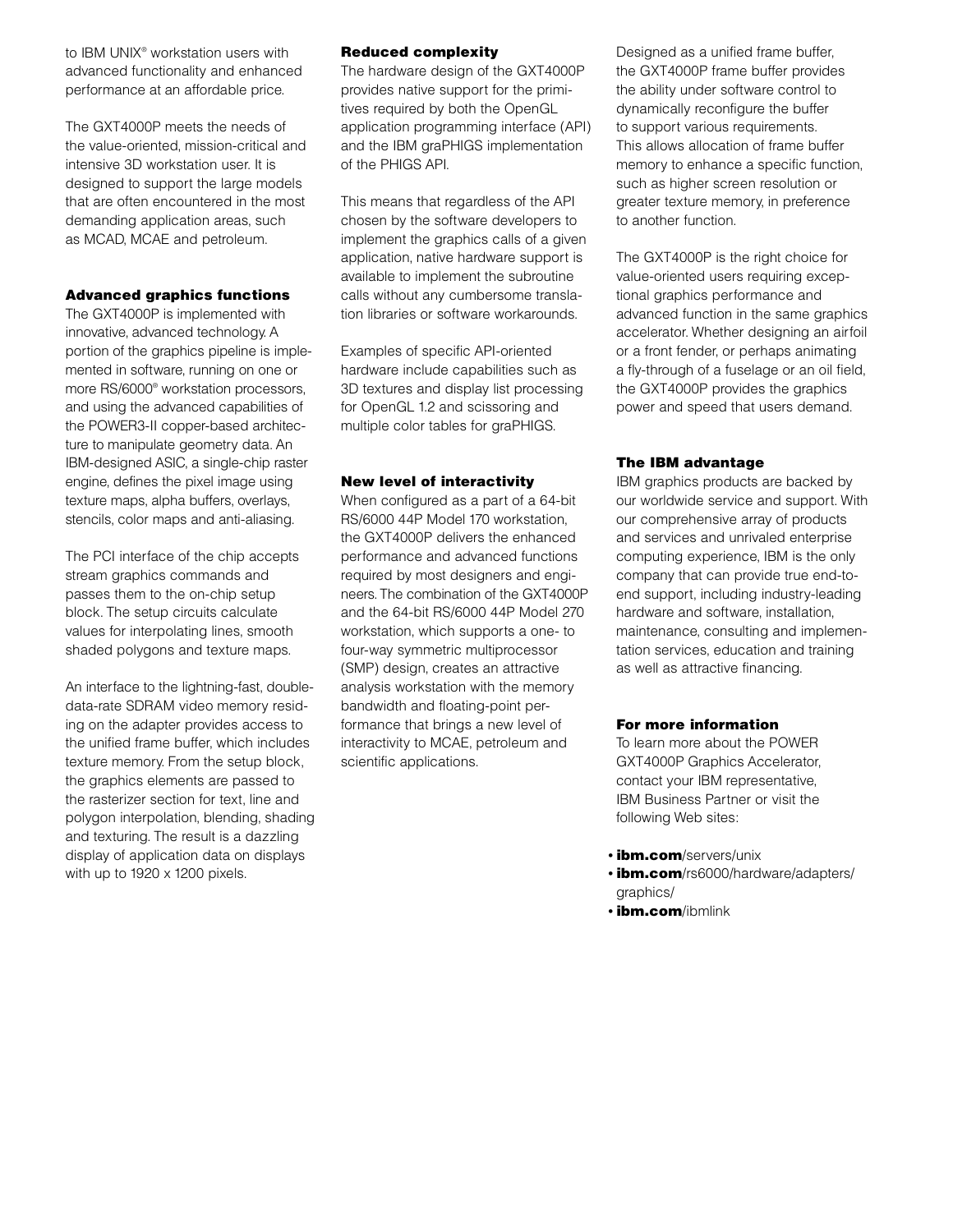|  |  | POWER GXT4000P at a glance |  |  |
|--|--|----------------------------|--|--|
|--|--|----------------------------|--|--|

| <b>Supported RS/6000 models</b> | • RS/6000 44P Models 170 and 270                                       |  |  |
|---------------------------------|------------------------------------------------------------------------|--|--|
| <b>Hardware Specifics</b>       |                                                                        |  |  |
| <b>Slots needed</b>             | • Single card-one slot                                                 |  |  |
| <b>Color support</b>            | • 16.7 million concurrent colors, four independent hardware color maps |  |  |
| <b>Frame buffer</b>             | . 128MB Unified Frame Buffer with standard configuration as follows:   |  |  |
|                                 | - eight- or 24-bit double-buffered color                               |  |  |
|                                 | - eight-bit double-buffered alpha                                      |  |  |
|                                 | - 24-bit Z-buffer                                                      |  |  |
|                                 | - four-bit stencil planes                                              |  |  |
|                                 | - eight-bit overlay                                                    |  |  |
|                                 | - eight-bit window ID                                                  |  |  |
| <b>Advanced 3D features</b>     | · Hidden line and surface removal, hardware occlusion culling          |  |  |
| supported in hardware           | • Gamma corrected anti-aliased lines                                   |  |  |
|                                 | • Advanced texture mapping, including dual textures and 3D textures    |  |  |
|                                 | • Linear, bilinear, and trilinear texture filtering                    |  |  |
|                                 | • Up to 108MB of texture memory                                        |  |  |
|                                 | • Gouraud shading, depth cueing/fog, transparency                      |  |  |
|                                 | • Four hardware color maps                                             |  |  |
|                                 | • Supports screen resolution up to 1920 x 1200 at 76 Hz                |  |  |
|                                 | • Double-buffered stereo viewing in a window (up to 1280 x 1024)       |  |  |
|                                 | • Video scaling, color space conversion                                |  |  |
|                                 | • DDC2B support, ISO 9241 compliant                                    |  |  |
|                                 | • P-buffer support                                                     |  |  |
|                                 | • Texture color tables                                                 |  |  |
| <b>Software requirements</b>    | • AIX <sup>®</sup> Version 4.3.3                                       |  |  |
|                                 | • OpenGL and graPHIGS APIs are included with AIX                       |  |  |